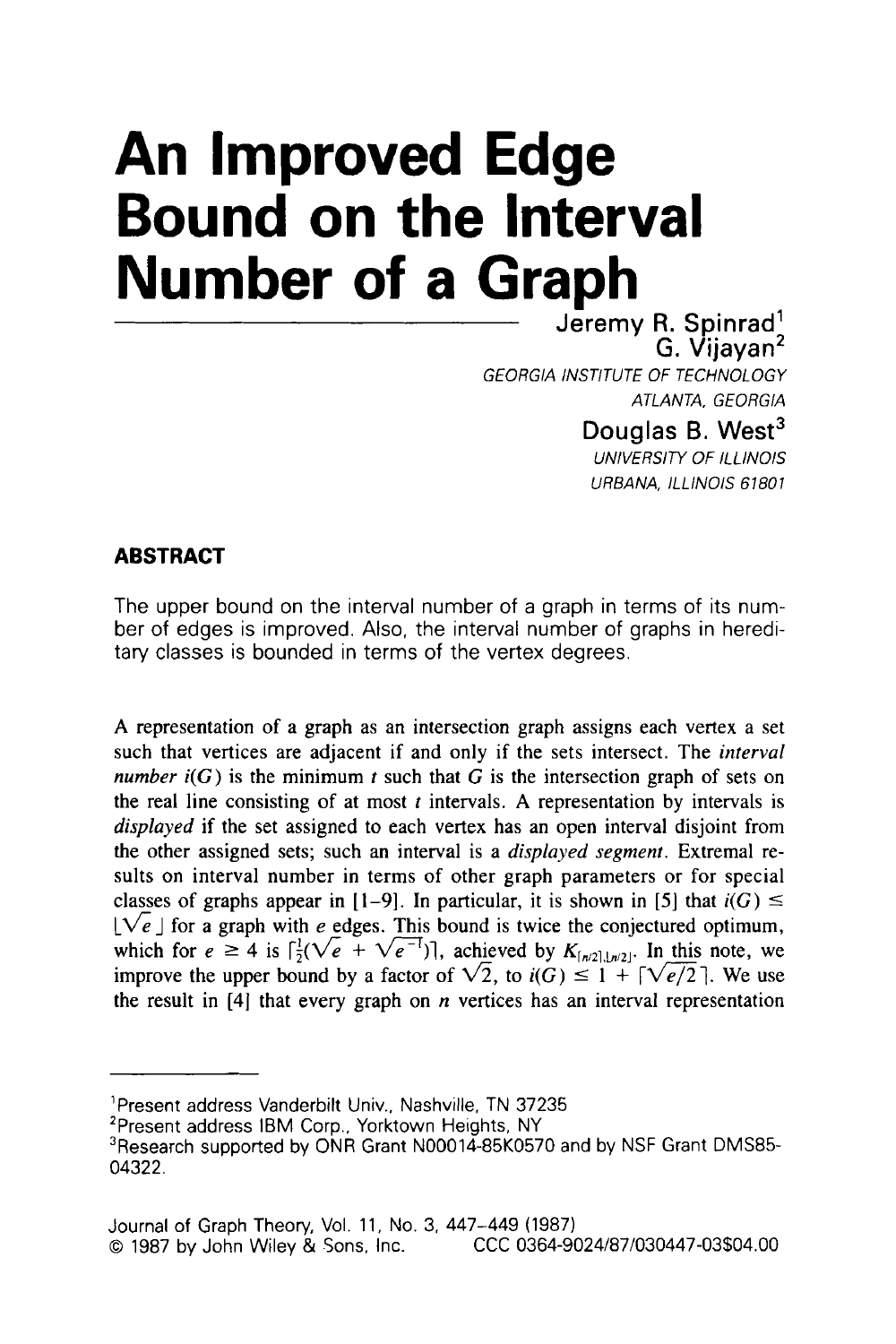with at most  $\lceil (n + 1)/4 \rceil$  intervals per vertex (this is best possible, again by  $K_{[n/2],[n/2]}$ .

**Theorem.** Every graph with *e* edges has a displayed interval representation with at most  $1 + \lceil \sqrt{e/2} \rceil$  intervals for each vertex.

*Proof.* We construct a representation of G with at most this many intervals per vertex. First, partition the vertices into tnose with degree at least *Proof.* We construct a representation of G with at most this many intervals per vertex. First, partition the vertices into those with degree at least  $(\sqrt{2e} + 1)/2$  and those with degree at most  $(\sqrt{2e} - 1)/2$ . The numbe degree vertices is at most  $\sqrt{8e} - 1$ , since when there are *k* vertices of degree at least  $\alpha$  we have  $\alpha k \le 2e$ . The vertex bound of [4] guarantees that the sub- $(\sqrt{2e} + 1)/2$  and those with degree at most  $(\sqrt{2e} - 1)/2$ . The number of high-<br>degree vertices is at most  $\sqrt{8e} - 1$ , since when there are k vertices of degree<br>at least  $\alpha$  we have  $\alpha k \le 2e$ . The vertex bound of [4] gu graph induced by the high-degree vertices has an interval representation with at at least  $\alpha$  we have  $\alpha k \le 2e$ . The vertex bound of [4] guaranted graph induced by the high-degree vertices has an interval represe most  $\lceil (\sqrt{8e} - 1 + 1)/4 \rceil = \lceil \sqrt{e/2} \rceil$  intervals for each vertex.<br>To guarantee that

To guarantee that the representation is displayed, add an isolated interval for each vertex. Finally, for each edge not joining two high-degree vertices, take an endpoint having low degree and place a small interval for it in a displayed each vertex. Finally, for each edge not joining two high-degree vertices, take<br>an endpoint having low degree and place a small interval for it in a displayed<br>segment for its neighbor. This step adds at most  $(\sqrt{2e - 1})/2$  each low-degree vertex and none for each high-degree vertex, so we have a representation for G using at most  $1 + \lceil \sqrt{e/2} \rceil$  intervals for each vertex.

By taking a careful look at how close the proof of [4] is to guaranteeing displayed representations with at most  $\lceil (n - 1)/4 \rceil$  intervals per vertex when  $n \geq 4$  (the induction argument preserves this, but a large and tedious basis case would be required because the triangle  $K_3$  fails the bound), it should be possible to shave the additive constant somewhat smaller. However, since the multiplicative constant is believed nonoptimal, such an effort seems unjustified.

The idea of inserting a vertex of low degree at the end of the construction also yields the following remark. If **F** is a hereditary family of graphs (closed under vertex deletions) such that every member of **F** on *n* vertices has a vertex of degree at most  $f(n)$  for some nondecreasing function  $f(n)$ , then every member of **F** on *n* vertices has a displayed interval representation with at most  $f(n) + 1$  intervals per vertex. This generalizes the bound in [9] on the interval number of forests, but in general it is not tight.

Nevertheless, this remark shows that one of the results of  $[3]$  has the correct rate of growth. Let  $z(n, m)$  be the largest number of edges in a  $K_{m,m}$ -free bipartite graph (no induced  $K_{m,m}$ ) with  $n/2$  vertices in each part. In [3], a count of the possible representations shows there exist  $K_{m,m}$ -free bipartite graphs on *n* vertices with interval number at least  $z(n, m)/(2n \lg n)$ . For  $m = 2$  this existhe graph (no induced  $K_{m,m}$ ) with  $n/2$  vertices in each part. In [3], a count of<br>the possible representations shows there exist  $K_{m,m}$ -free bipartite graphs on *n*<br>vertices with interval number at least  $z(n,m)/(2n \lg n)$ . the minimum degree for graphs in the hereditary class of  $C_4$ -free bipartite graphs is  $O(n^{1/2})$ , and thus every  $C_4$ -free bipartite graph has interval number bounded by some constant times  $\sqrt{n}$ . For  $m > 2$  the existence bound is weaker, and the upper bound  $z(n, m)/n$  on the interval number of  $K_{m,m}$ . free bipartite graphs is a factor of c Ig *n* from the current lower bound for the worst case.